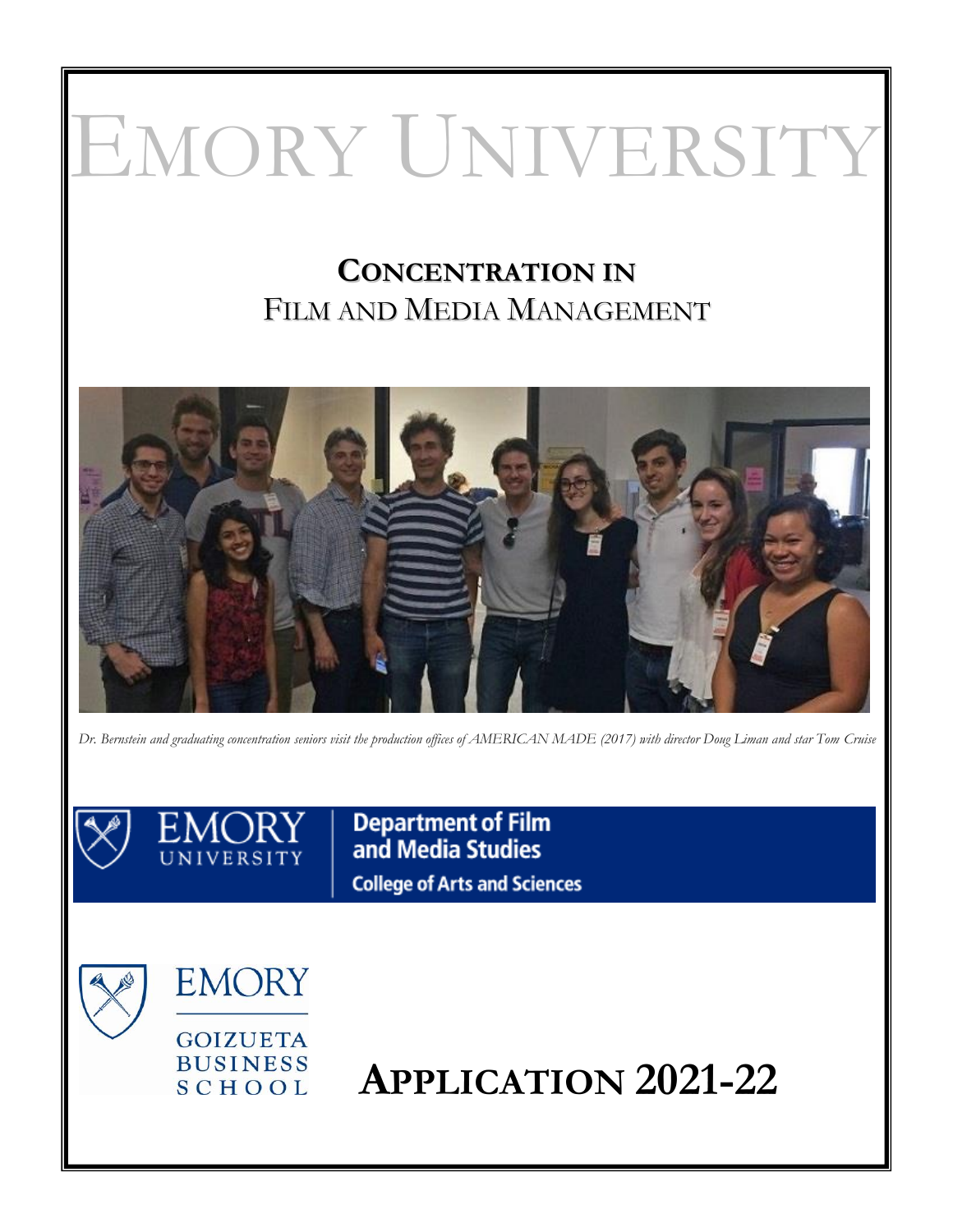# Concentration in Film and Media

The concentration in film and media is a collaborative effort between the Department of Film and Media in Emory College and the Goizueta Business School BBA Program. This integrated set of curricular offerings provides knowledge, hands-on skills, and industry experiences for BA and BBA students interested in pursuing film and media as a postgraduate or professional option.

The film and media management concentration is open by application to business school and Emory College students majoring in film and media with a demonstrated interest in pursuing a career in the film and media industries. During the junior and senior year, in addition to pursuing their own majors, students admitted to the concentration complete two core courses in the non-major program, two electives from a list of relevant choices, and one senior capstone. Additional seminars, networking events, industry speakers, and professional opportunities augment the resources available to concentration students.

# Requirements for Concentration

#### **CORE**

JUNIOR YEAR **Film Core for BBA students** FILM 101 Introduction to Film

FILM 403 The Biz: American Film and TV Industries

**BBA Core for Film and Media majors (choose 2 of the following)**

FIN 220 Finance for Non-business Students MKT 340 Marketing Management OAM 330 Organization and Management

#### **ELECTIVES**

JUNIOR or SENIOR YEAR

2 Electives from a list including but not limited to the following. At least one of these electives must be in the program that is not the student's own School of enrollment.

- FILM 102 Introduction to TV and Digital Media
- FILM 107 Introduction to Digital Video
- FILM 202 Film History II
- FILM 203 American Television History
- FILM 212 Film Producing
- FILM 355 Film, Media and Social Change
- FILM 380 Video Games
- FILM 404 Gender and Media
- FIN 321 Finance and Economics of the Film Industry
- ISOM 450 Foundations of Digital Enterprises & Markets
- MKT 342 Market Intelligence and Customer Insights (must have completed a statistics class)
- MKT 343 Digital Marketing & Social Media Strategy
- MKT 441 Ideation
- MKT 446 Advertising & Marketing Communications
- MKT 499R Content Marketing in the Digital Age
- OAM 335 Strategies for Entertainment & Media
- OAM 432 Negotiations

#### **CAPSTONE CORE**

SENIOR YEAR - FILM 407 Content Creation: Seminar for Producers and Directors

#### **CO-CURRICULAR ACTIVITIES (optional)**

- LA Trek
- Atlanta Trek
- **Internships**
- BUS 480G Entertainment Management Senior Seminar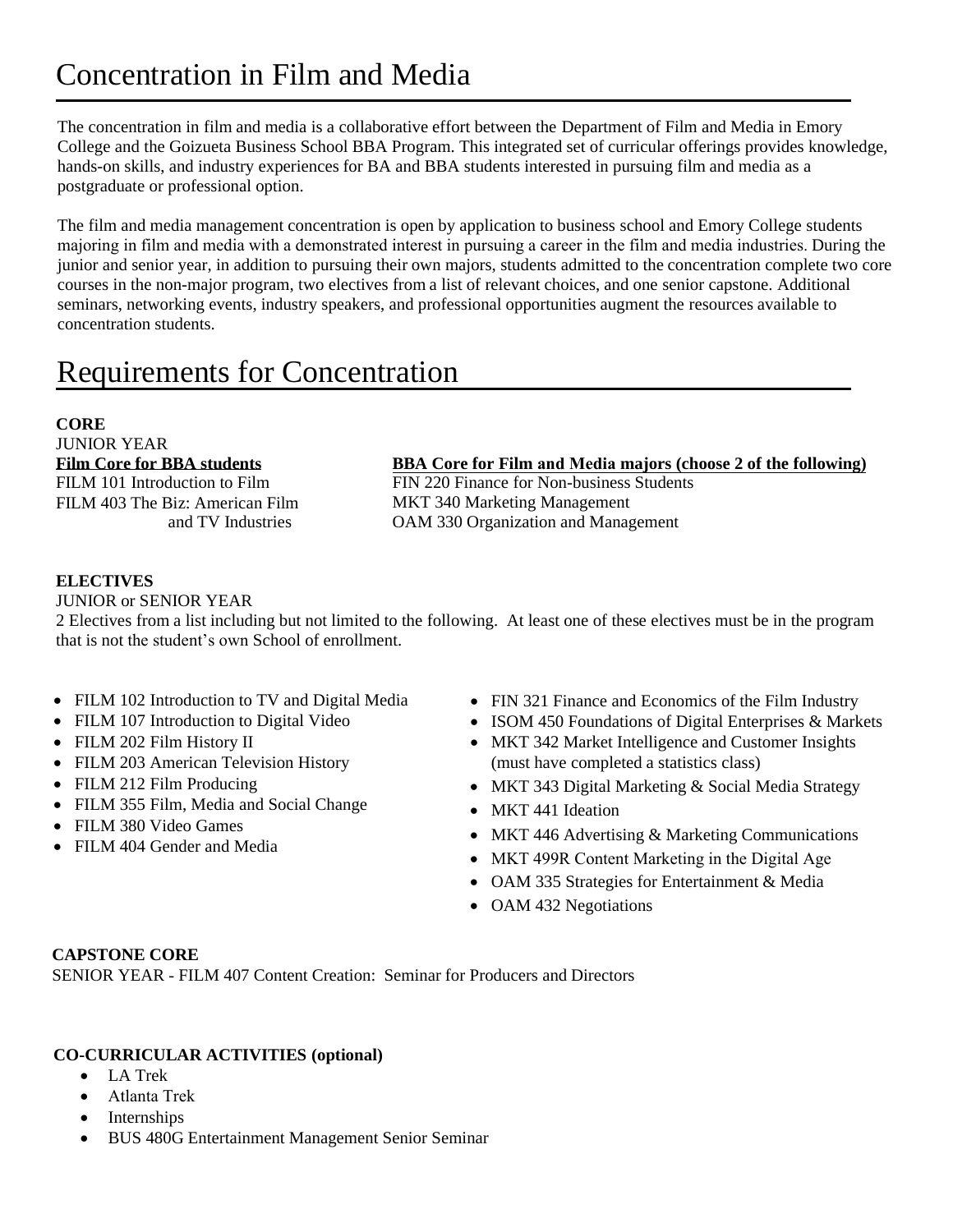# **Application Checklist**

- A completed application
- A short (300- 500 word) statement of purpose as requested below
- A resume or other one page document listing your college, extracurricular and/or professional activities related to your interests in film and media management
- One completed recommendation form from someone in a capacity to provide insights with respect to your fit for this concentration (this is optional but highly encouraged)
- Optional supplementary information may be included: A reel or link to media content you have created

# **Transcripts**

By completing this application, you are granting us the right to access your Emory transcript. **You do not need to submit this material**.

## **Short Statement of Purpose**

On a separate sheet of paper, provide a statement of purpose as outlined below. Please limit your typed response to 300- 500 words

Explain how you believe that completion of the film and media management concentration will assist you in achieving your intellectual and professional goals. In your response, please describe the particular skills and talents you will be bringing to the concentration and those you hope to acquire.

## **Resume**

Please include a resume or other one page document listing your college, extracurricular and/or professional activities related to your interests in film and media management. In the case of extracurricular and community activities, include years involved and offices held

## **Deadline**

Admission deadlines for the Concentration are rolling, but we recommend students submit their applications no later than October 1 or February 15 to receive notification prior to pre-registration. Students should apply no later than the first semester of the junior year but are highly encouraged to apply in the semester preceding the junior year. Capacity in the concentration is limited by both qualifications and space availability.

# **Please attach three separate PDF documents: your completed application, your statement of purpose and your resume, along with the (optional) reel or link to media content you have created.**

**Please email to: concentration.applications@emory.edu**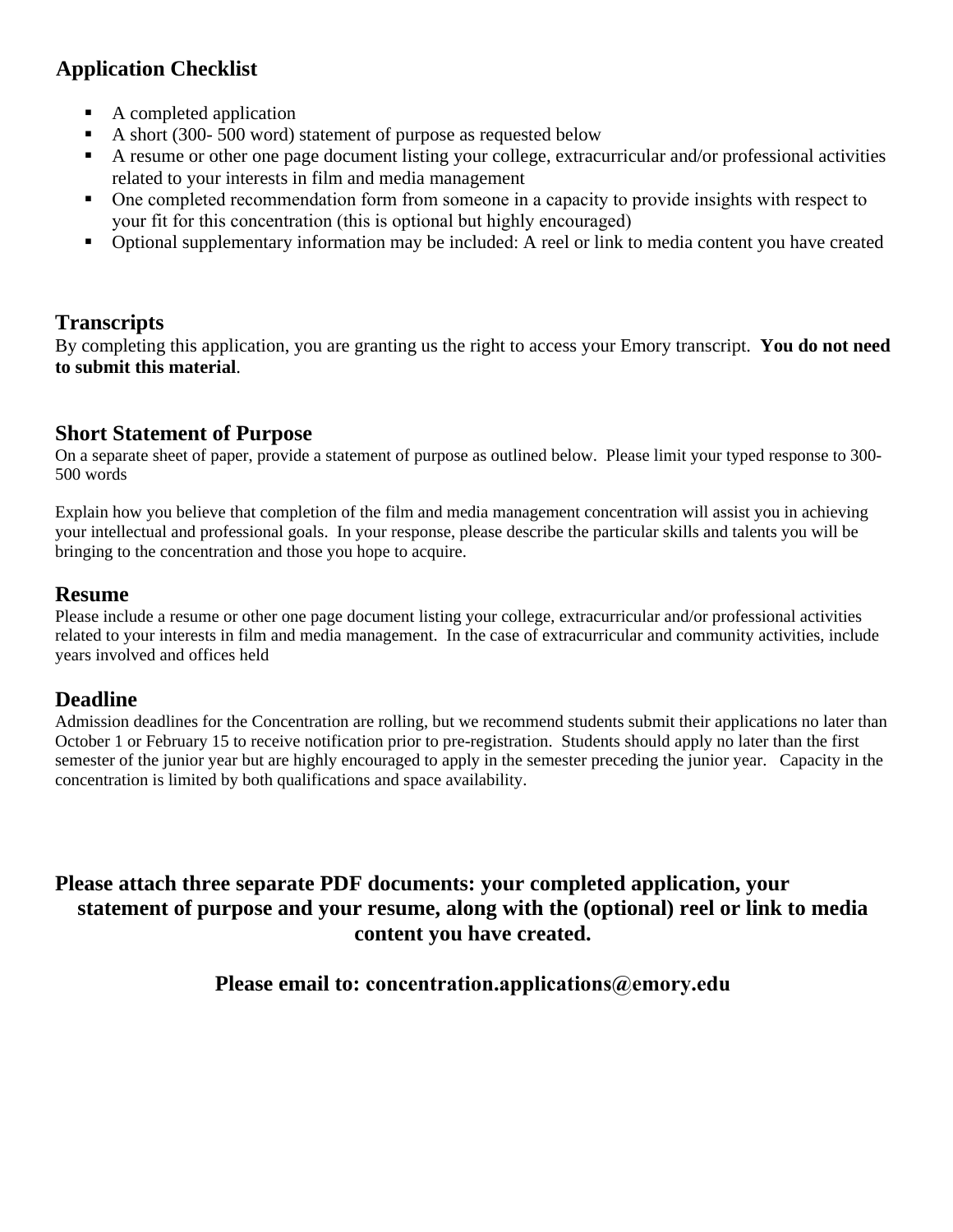# Application for Film and Media Management Concentration

| Last                                        | First | Middle Suffix (Jr., III, etc.) |              |     |  |
|---------------------------------------------|-------|--------------------------------|--------------|-----|--|
|                                             |       |                                |              |     |  |
|                                             |       |                                |              |     |  |
| <b>Address Information</b>                  |       |                                |              |     |  |
| Temporary Address (Oxford P.O. Box)         |       |                                |              |     |  |
| <b>Street</b>                               |       | City                           | <b>State</b> | Zip |  |
| <b>Permanent Home Address:</b>              |       |                                |              |     |  |
| <b>Street</b>                               |       | City                           | <b>State</b> | Zip |  |
| <b>Enrollment</b>                           |       |                                |              |     |  |
| Current Film and Media major                |       |                                |              |     |  |
| Pending declaration of Film and Media major |       |                                |              |     |  |
| Current BBA student                         |       |                                |              |     |  |
| <b>BBA</b> applicant                        |       |                                |              |     |  |

Students accepted to the concentration must be admitted to the BBA Program or a declared Film and Media major. Participation is limited to BBA students and Film and Media majors with a serious interest in working in film and media entertainment. The Film and Media Management Concentration will be awarded only to those participants who successfully complete a major in Film and Media or the requirements for a BBA degree. Continuation in the concentration is contingent upon acceptable standards of academic and professional performance in a team-based and applied setting.

#### **Personal Information**

*The information requested below is voluntary and refusal to provide it will not subject you to any adverse treatment. It will be kept confidential and will be used only in accordance with Title IV of the Civil Rights Act of 1964.*

| Female<br>Male<br>Sex:                                                                              |                                                |
|-----------------------------------------------------------------------------------------------------|------------------------------------------------|
| Race/Ethnic Category:                                                                               |                                                |
| American Indian or Alaskan Native<br>Black, not of Hispanic Origin<br>White, not of Hispanic Origin | Asian or Pacific Islander<br>Hispanic<br>Other |
| Citizenship:<br>Country<br><b>Conduct Issues</b>                                                    |                                                |

Check here if you have any court convictions other than parking violations.\*

Check here if you have ever been subject to any school-related disciplinary action for violation of school rules, misconduct, conduct infraction, academic dishonesty or otherwise. \*

*\*Please attach a separate sheet to explain.*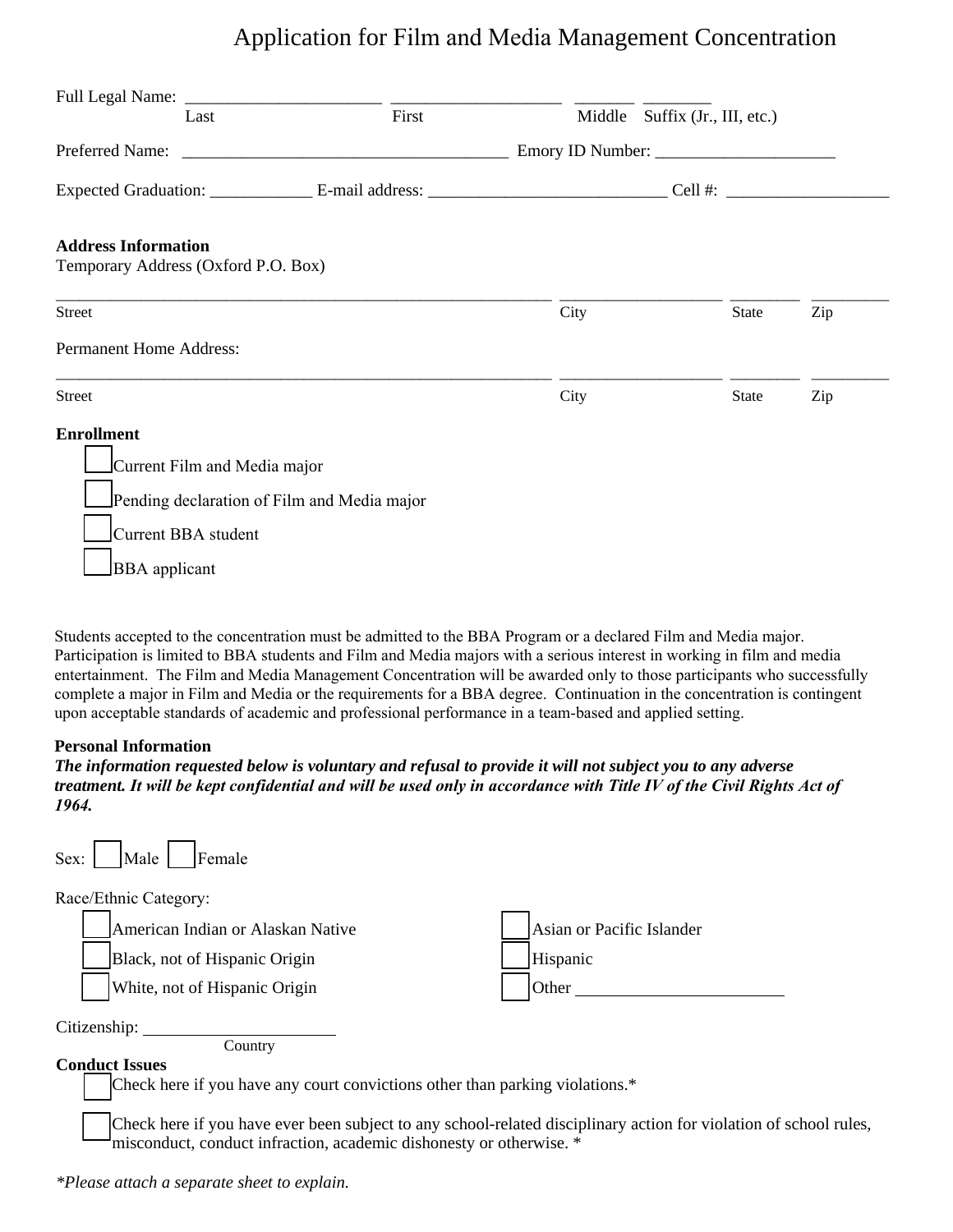# **PREFERRED (NOT REQUIRED) RECOMMENDATION FORM**

### **Film and Media Management Concentration Please email to: concentration.applications@emory.edu**

## **TO BE COMPLETED BY STUDENT**

Please fill in your name and address below, sign electronically, and email this form to the individual you have chosen to write on your behalf. The recommender should complete this form and return it via email to: concentration.applications@emory.edu

#### **APPLICANT'S WAIVER OF RIGHT TO ACCESS TO CONFIDENTIAL STATEMENT**

| Name of Applicant: __ |      |       |      |        |       |     |
|-----------------------|------|-------|------|--------|-------|-----|
|                       | Last | First |      | Middle |       |     |
| Address:              |      |       |      |        |       |     |
| <b>Street</b>         |      |       | City |        | State | Zip |
|                       |      |       |      |        |       |     |

I hereby freely and voluntarily waive my right to any information contained in this recommendation and agree that the statement shall remain confidential.

\_\_\_\_\_\_\_\_\_\_\_ \_\_\_\_\_\_\_\_\_\_\_\_\_\_\_\_\_\_\_\_\_\_\_\_\_\_\_\_\_\_\_\_\_\_\_\_\_\_\_\_\_\_\_\_\_\_\_\_\_\_\_\_\_\_\_\_\_\_\_\_\_\_\_\_\_\_\_\_\_\_\_\_\_\_

Date Signature of Applicant

## **TO THE RECOMMENDER**

The Concentration in Film and Media Management is a collaboration between the Department of Film and Media in Emory College and the Goizueta Business School BBA Program. Participation is limited to BBA students and Film and Media majors with a serious interest in working in film and media entertainment.

This concentration provides knowledge, competencies and experiences for students interested in pursuing careers in the film and media industries. BBA students who complete this concentration will acquire grounding that will enable them to understand film and media in its historical and contemporary context as an evolving narrative form. Film and Media majors who complete this concentration will acquire grounding that will enable them to understand the infrastructure and market mechanisms that support the creation and distribution of media content. All students will have the opportunity to pursue industry-related electives drawn from business and film disciplines. Finally, students will participate in a capstone course that will give them the opportunity to synthesize and validate their evolving perspectives in both an academic and an applied environment.

Recommendations are used for selection purposes only and do not become part of any record file upon a student's inclusion in the program. Therefore, recommendations are not subject to the provisions of the Family Educational Rights and Privacy Act of 1974.

After completing this form, please sign it electronically and attach it to an email. Please send email to: concentration.applications@emory.edu

How long have you known the applicant and in what capacity? (Please attach additional pages if needed)